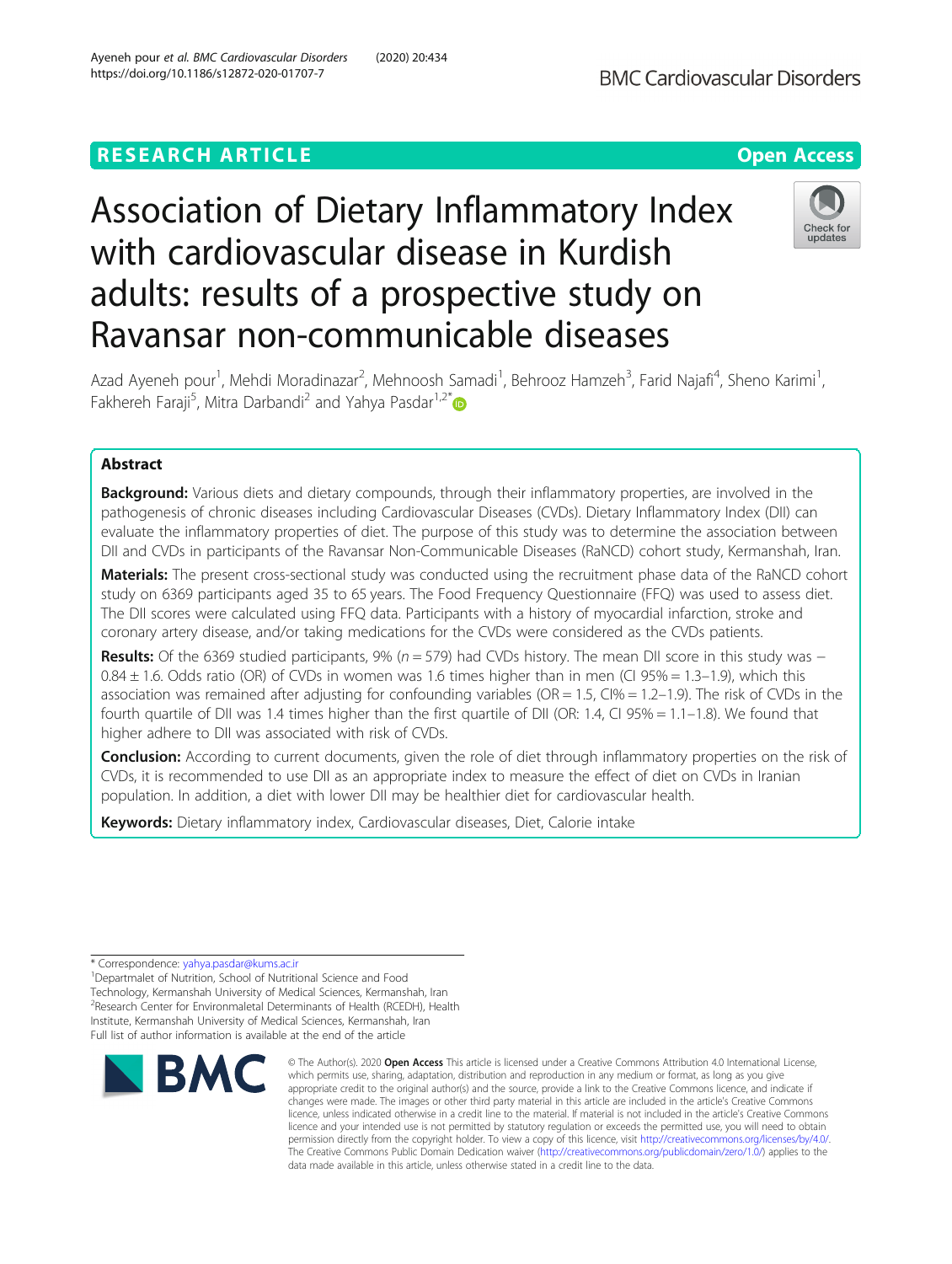## Background

Cardiovascular diseases (CVDs) are the leading cause of mortality in the worldwide  $[1, 2]$  $[1, 2]$  $[1, 2]$  $[1, 2]$ , the most important cause of disability, and a decline in quality of life [\[3](#page-7-0)]. One of the risk factors for CVDs is dietary pattern or diet. Since the diet is both effective in chronic diseases [[2\]](#page-7-0) and can be modulatory to inflammatory conditions [[4,](#page-7-0) [5\]](#page-7-0), it can therefore act as a mediator between chronic diseases including CVDs and chronic inflammation. Traditional diets, such as Mediterranean diets rich in fruits and vegetables, whole grains, olive oil and low amounts of refined grains and processed foods, are good sources of inflammation-modulating nutrients [[5,](#page-7-0) [6](#page-7-0)]. Diet has been associated with reduced CVDs risk as well as lower C-reactive protein (CRP) levels [\[4](#page-7-0)]. In contrast, Western diets that are rich in refined grains, simple carbohydrates, fats, and high-fat dairy are associated with increased levels of inflammatory markers including CRP and Interleukin-6 (IL-6) [[4,](#page-7-0) [7\]](#page-7-0).

Since nutrients are not consumed on their own and overlap with their potential benefits or disadvantages, analyzing dietary patterns and assessing the overall inflammatory potential of the diet are useful approaches to assess the association between diet and chronic disease risk [[8,](#page-7-0) [9\]](#page-7-0).

Dietary Inflammatory Index (DII) is an indicator for assessing the inflammatory potential of a person's diet [[10\]](#page-7-0). The validity of DII has been investigated with two dietary evaluation methods, which have shown that the DII is capable of predicting hs-CRP -This test accurately measures the low level of C-reactive protein. The hs-CRP can be used to detect the risk of cardiovascular disease- concentration with a cut-off point of values less than or equal 1 and greater than 3 mg/l. A high score of DII (pro-inflammatory diet) is associated with hs-CRP higher than  $3 \text{ mg}/1$  [\[11\]](#page-7-0). In recent years, several studies have been conducted on the association between chronic inflammation, diet, and CVDs [[2,](#page-7-0) [12\]](#page-7-0), but since different diet and dietary habits exist in different societies, and especially in various ethnicities and races, specific studies in ethnic subgroups can accordingly provide appropriate evidence regarding the planning and design of preventive interventions in relation to the CVDs. This study is one of the first studies on a significant population of Kurdish people in Iran. The purpose of this study was to determine the association between DII and CVDs in participants of the Ravansar Non-Communicable Diseases (RaNCD) cohort study, Kermanshah, Iran.

## Methods

## Study design

This is a cross-sectional study. We use the baseline data of Ravansar Non-Communicable Disease (RaNCD) cohort study to conduct this study. RaNCD cohort is a part of Prospective Epidemiological Research Studies in IRAN (PERSIAN) conducted on various ethnicities of Iranian population in coordination with Ministry of Health and Medical Education in which 10,000 adults were recruited for RaNCD. Ravansar is one of the cities of Kermanshah province. 30% of Ravansar population is the 35–65 years old both in rural and urban areas, mainly from Iranian Kurdish ethnicity. Further details of the RaNCD study have already been published [\[13](#page-7-0), [14](#page-7-0)].

## Inclusion and exclusion criteria

Eligibility criteria in the cohort study comprised being in the age range of 35–65 years, permanent inhabiting the Ravansar region (Ravansar town and all villages in its vicinity), having Iranian nationality. For the purpose of this study, participants with renal failure and kidney stones (*n* = 1357), cancer (*n* = 93) liver disease (*n* = 817), thyroid disease ( $n = 727$ ) and inflammatory diseases ( $n =$ 310), pregnant women  $(n = 88)$  and those with missed information ( $n = 304$ ) were not included to this study. Finally, out of 10,065 participants in RaNCD cohort study, 6369 persons (3223 men and 3146 women) were included.

## Data collection and measurement

Data collection and all measurements were conducted and assessed in the RaNCD cohort site. Invitation method had done through a face-to-face appointment via visiting the potential participant at home [[14\]](#page-7-0).

The wealth index was measured, using 15 items (including housing, car, washing machine, dishwasher, Freezer, computer, internet access, motorcycle, car rental, car type, vacuum cleaner,color TV, TV type, bathroom, cell phone) by principal component analysis (PCA) method then wealth index was categorized into five groups, from the poorest to the richest [\[15](#page-7-0)].

The non-smoker was defined people who reported they had not smoked. Current smokers were people who reported they had smoked at least 100 cigarettes and former smokers were those who had quit with a history of smoking at least 100 cigarettes during their lifetime [[16](#page-7-0)].

The Physical Activity Questionnaire is a standardized cohort study questionnaire based on met/hour per day [[17](#page-7-0)].

The standardized 137-item 1-year food frequency questionnaire (FFQ)  $[14]$  of PERSIAN cohort study was completed to evaluate the diet. Frequency of consumption and size of common share were considered for each food item. Updated dietary databases were used to calculate the amount of nutrient intake [[14](#page-7-0), [18](#page-7-0)]. The FFQ was used to calculate DII. The method for calculation of DII has been described in various reports [[2,](#page-7-0) [19](#page-7-0)]. The DII was suggested by reviewing articles published between 1950 and 2010 on the association between a variety of dietary parameters and 6 inflammatory markers (IL-1β,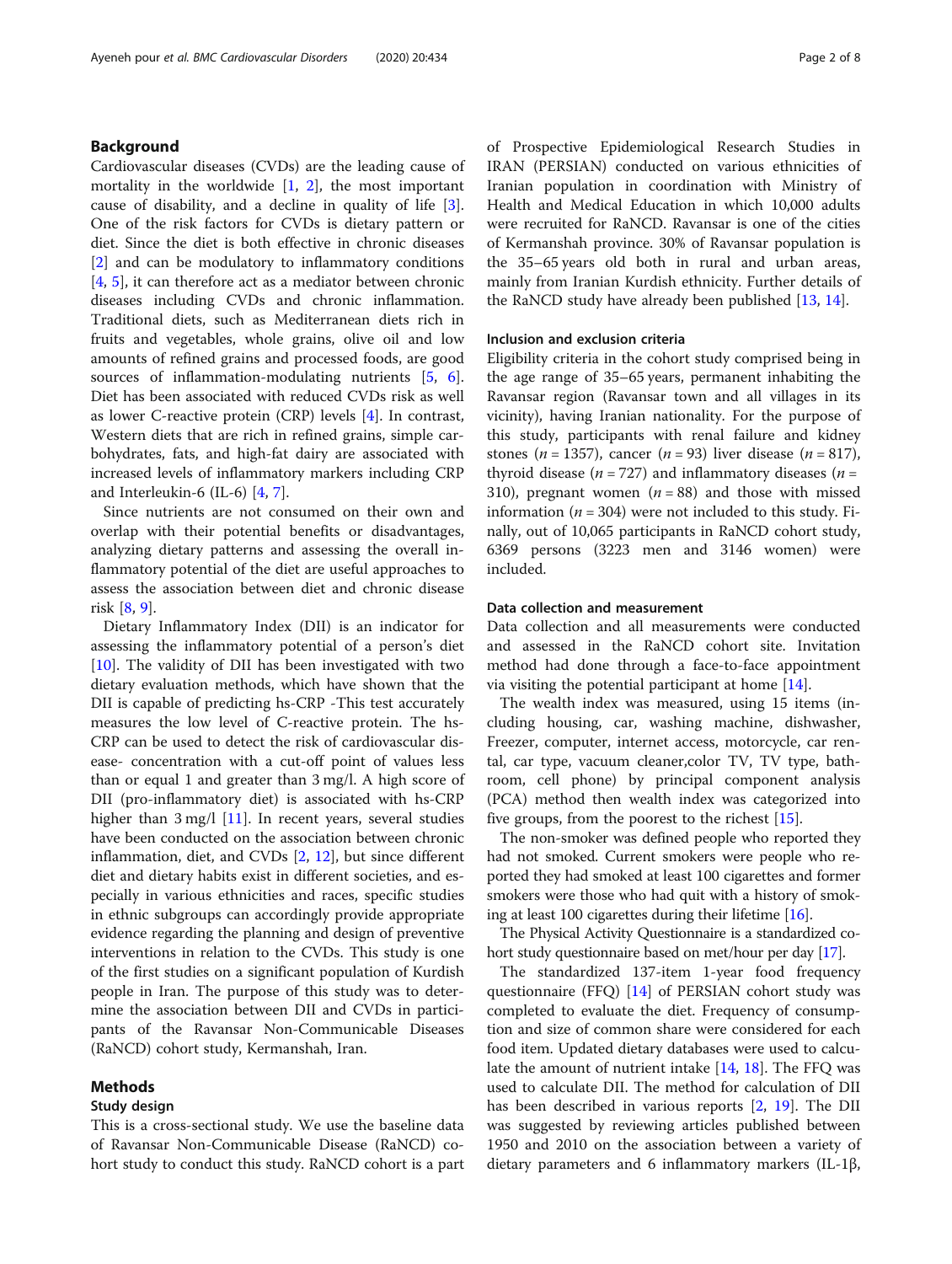IL-4, IL-6, IL-10, CRP and TNF- $\alpha$ ). Accordingly, 45 dietary parameters, including macronutrients, micronutrients, flavonoids and other food items, have been identified that can have inflammatory effects. The inflammatory potential of each parameter was assessed by their effect on increasing, decreasing or not affecting the levels of these inflammatory markers. If each of these food items increased the levels of inflammatory markers, they would  $score + 1$ , if they decreased the levels of inflammatory markers, they would score − 1, and if they had no effect on the levels of inflammatory markers, they would receive an inflammatory score of 0. The DII score can range between − 8.87 (the highest antiinflammatory score) and + 7.98 (the highest proinflammatory score). On the basis of mean intake and global standard deviation, Zscore was determined for each parameter. Then, the Z-score became a percentile. The inflammatory score for each of the dietary parameters was calculated by this manner, and then the inflammatory score of all parameters was summed to calculate the total DII score. The more negative the DII score, the more powerful anti-inflammatory property and the more positive values, the more powerful pro-inflammatory characteristics [[8,](#page-7-0) [20\]](#page-7-0).

According to the RaNCD cohort study protocol, the CVDs participants are people with a history of hospitalization and/or treatment for one or more heart diseases such as stroke, MI and coronary artery disease, and/or taking medications for the CVDs.

Diagnosis of type II diabetes includes fasting blood sugar (FBS) levels equal to or greater than 126 mg/dl and/or treatment with hypoglycemic drugs. Also, subjects with systolic blood pressure equal to or greater than 140 mmHg and diastolic blood pressure equal to or greater than 90 mmHg, and/or those treated with blood pressure lowering medications were considered as subjects with HTN.

In this study, dyslipidemia was also considered to be a disorder of serum lipid profile indices including one or more of the following:  $LDL > 130$  mg/dl,  $HDL < 45$  mg/ dl, TG > 150 mg/dl, Total Cholesterol > 200 mg/dl and/ or taking blood lipid lowering medications including amlodipine, atorvastatin, clofibrate, fenofibrate, gemfibrozil, lovastatin and simvastatin [\[14\]](#page-7-0).

## Data analysis

Data were described using mean and standard deviation for quantitative variables and frequency and percentage for qualitative variable. The crude ORs with 95% confidence intervals used to examine the relationship between DII on prevalence of CVDs. Variables with  $p < 0.3$ in univariable analysis were entered into multivariable logistic model. Then, variables with  $p$ -value > 0.05 were removed using forward or backward method. The fractional polynomial method was performed to quantitatively associate the effect of DII on prevalence of CVDs. In this method, the effects of demographic variables and BMI on CVDs were first adjusted. The effect of DII was then evaluated. The fractional polynomial is a regular polynomial alternative method that provides flexible parameterization for continuous variables. In all of the analyses, missing values was deleted (less than 1%). All analyzes were performed using Stata version 14.1 software (Stata Corp, College Station, TX, USA) with 95% confidence interval.

## Results

Of the 6369 studied, 3223 (50.6%) were men. The mean age of participants was  $46.9 \pm 8.4$  years and  $46.21\%$  of participants were in the age group of 35–45 years. Almost 90% of participants were married and the majority (56.63%) was urban. The mean energy 1 intake in the participants was  $3010 \pm 1039.9$  kcal/day, 58.65% of which was carbohydrate and this difference was statistically significant in different quartiles of DII  $(P < 0.001)$ . The mean energy intake in the first quartile was significantly higher than the fourth quartile of DII ( $P < 0.001$ ). The mean carbohydrate energy in the fourth quartile was significantly higher than the first quartile of DII. However, the mean energy of protein and fat in the first quartile of DII was significantly higher than the fourth quartile. Of the total population, 26.1% of participants had low physical activity, which was significantly different in the different quartiles of DII ( $P < 0.001$ ). Most people with high physical activity were in the Q1 (the most powerful antiinflammatory diet).

The prevalence of CVD in the present study was 9.1% and its prevalence in first to fourth quarters were 22.45, 21.42, 23.49 and 32.64%, respectively (P < 0.05).

Moreover, 35.8% of women were in the highest quartile of DII (the most powerful pro13 inflammatory diet), while only 14.15% of men were in this quartile. People with higher educational level had a lower DII than those with lower educational level. People with the highest socioeconomic status had a significantly lower DII ( $P <$ 0.001) than those with the lowest level. Additionally, 13.94% of the studied subjects had HTN and these individuals had significantly higher DII than those who had no HTN (P < 0.001). Furthermore, 43.38% of the subjects had dyslipidemia, most of whom (26.9%) were in the fourth quartile of DII. Approximately 7.44% of the subjects had diabetes; there was no significant difference in the DII score between the two groups with and without diabetes  $(P = 0.795)$  (Table [1\)](#page-3-0).

The mean DII score in this study was  $-0.84 \pm 1.6$  and the DII score ranged from − 4.5 (the most powerful antiinflammatory diet) to  $+4.6$  (the most powerful proinflammatory diet).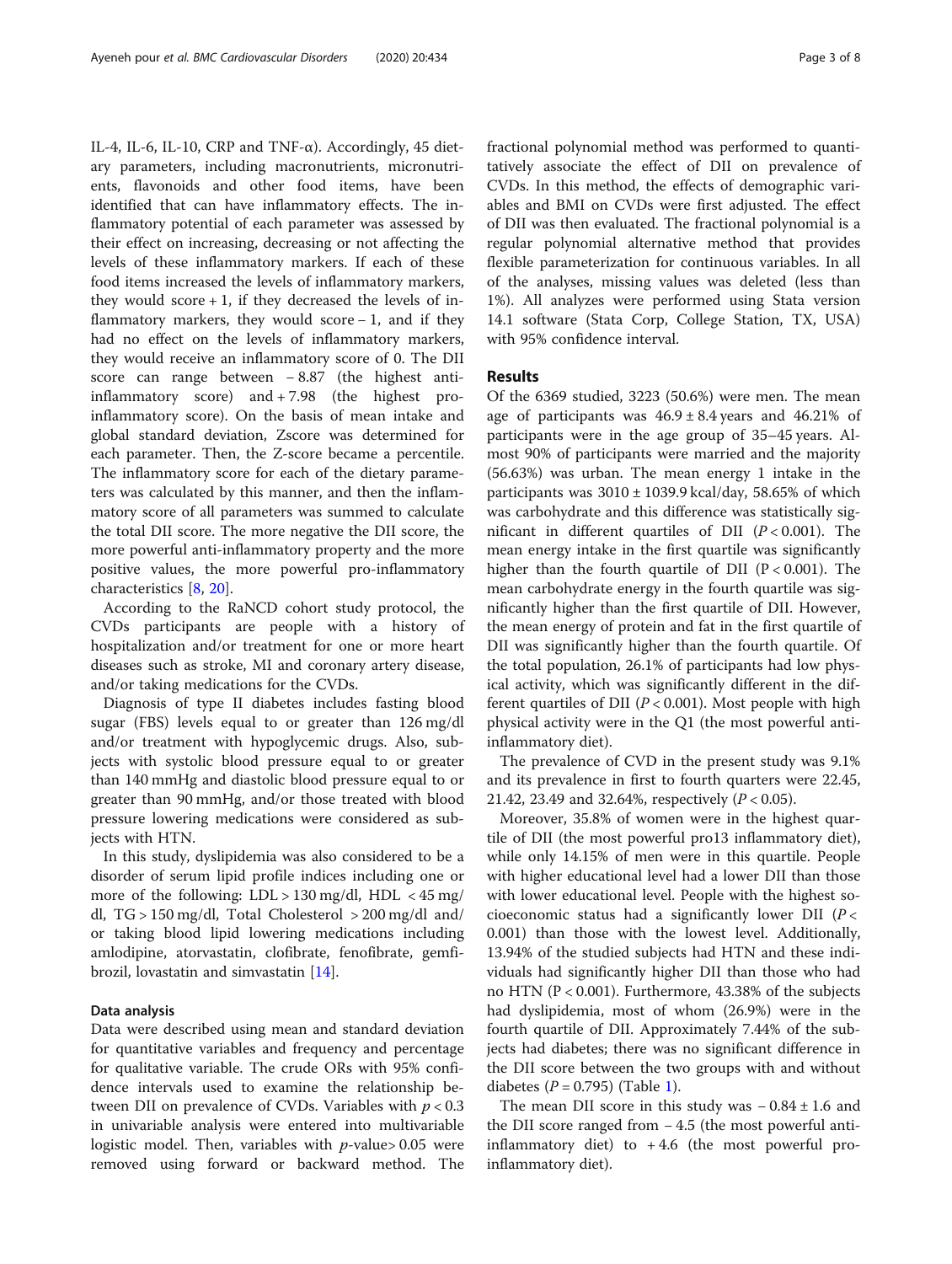<span id="page-3-0"></span>

| <b>Table 1</b> Demographic characteristics of participants based on Dietary Inflammatory Index in RaNCD cohort study |  |  |  |
|----------------------------------------------------------------------------------------------------------------------|--|--|--|
|----------------------------------------------------------------------------------------------------------------------|--|--|--|

| Variable          |               | <b>Total</b>        | Q1*               | Q2                | Q3                   | Q4**                | P value |
|-------------------|---------------|---------------------|-------------------|-------------------|----------------------|---------------------|---------|
| N (%)             |               | 6369 (100)          | 1554 (24.40)      | 1663 (26.11)      | 1569 (24.63)         | 1583 (24.85)        |         |
| Mean (min, max)   |               | $-0.84(-4.5) + 4.6$ | $-2.8(-4.5,-2.0)$ | $-1.5(-2.0,-1.0)$ | $-0.44(-1.0 + 0.25)$ | $1.4(+ 0.25 + 4.6)$ |         |
| Gender            | Men           | 3223 (50.60)        | 1033 (32.06)      | 1005 (31.18)      | 729 (22.61)          | 456 (14.15)         | < 0.001 |
|                   | Women         | 3146 (49.40)        | 521 (16.56)       | 658 (20.91)       | 840 (26.70)          | 1127 (35.83)        |         |
| Age               | $35 - 45$     | 2943 (46.21)        | 775 (26.33)       | 854 (29.02)       | 724 (24.60)          | 590 (20.05)         | < 0.001 |
|                   | $46 - 55$     | 2013 (31.61)        | 496 (24.63)       | 500 (24.84)       | 503 (24.99)          | 514 (25.54)         |         |
|                   | $56 - 65$     | 1413 (22.19)        | 283 (20.02)       | 309 (21.87)       | 342 (24.21)          | 479 (33.90)         |         |
| Marital status    | Married       | 5696 (89.43)        | 1462 (25.67)      | 1526 (26.80)      | 1399 (24.56)         | 1309 (22.97)        | < 0.001 |
|                   | Single        | 327 (5.13)          | 42 (12.84)        | 69 (21.10)        | 85 (26.00)           | 131 (40.06)         |         |
|                   | Divorced      | 346 (5.44)          | 50 (14.45)        | 69 (19.84)        | 85 (24.46)           | 143 (41.25)         |         |
| Education years   | Illiterate    | 1576 (24.74)        | 252 (16.00)       | 309 (19.60)       | 375 (23.80)          | 640 (40.60)         | < 0.001 |
|                   | $1 - 5$       | 2366 (37.15)        | 505 (21.34)       | 598 (25.28)       | 629 (26.58)          | 634 (26.80)         |         |
|                   | $6 - 9$       | 1094 (17.18)        | 329 (30.08)       | 326 (29.79)       | 269 (24.58)          | 170 (15.55)         |         |
|                   | $10 - 12$     | 840 (13.19)         | 284 (33.80)       | 262 (31.20)       | 200 (23.81)          | 94 (11.19)          |         |
|                   | $\geq$ 13     | 493 (7.74)          | 184 (37.32)       | 168 (34.08)       | 96 (19.48)           | 45 (9.12)           |         |
| SES               | Poor          | 1346 (21.13)        | 209 (15.53)       | 279 (20.72)       | 348 (25.85)          | 510 (37.90)         | < 0.001 |
|                   | 2             | 1299 (20.40)        | 261 (20.10)       | 300 (23.10)       | 337 (25.94)          | 401 (30.86)         |         |
|                   | 3             | 1287 (20.21)        | 272 (21.14)       | 352 (27.35)       | 349 (27.11)          | 314 (24.40)         |         |
|                   | 4             | 1239 (19.45)        | 361 (29.13)       | 373 (30.10)       | 285 (23.00)          | 220 (17.75)         |         |
|                   | Rich          | 1198 (18.81)        | 451 (37.65)       | 359 (29.97)       | 250 (20.87)          | 138 (11.51)         |         |
| Place             | City          | 3607 (56.63)        | 1197 (33.18)      | 1064 (29.50)      | 802 (22.23)          | 544 (15.09)         | < 0.001 |
|                   | Village       | 2762 (43.37)        | 357 (12.92)       | 599 (21.68)       | 767 (27.77)          | 1039 (37.63)        |         |
| Physical Activity | 1             | 1662 (26.10)        | 427 (25.70)       | 458 (27.55)       | 389 (23.40)          | 388 (23.35)         | < 0.001 |
|                   | 2             | 3255 (51.11)        | 725 (22.28)       | 794 (24.40)       | 829 (25.46)          | 907 (27.86)         |         |
|                   | 3             | 1452 (22.80)        | 402 (27.68)       | 411 (28.30)       | 351 (24.18)          | 288 (19.84)         |         |
| Smoking           | No            | 5037 (79.09)        | 1176 (23.35)      | 1275 (25.31)      | 1261 (25.04)         | 1325 (26.30)        | < 0.001 |
|                   | Current       | 807 (12.67)         | 222 (27.50)       | 240 (29.74)       | 197 (24.43)          | 148 (18.33)         |         |
|                   | Former        | 525 (8.24)          | 156 (29.70)       | 148 (28.20)       | 111(21.15)           | 110 (20.95)         |         |
| BMI               | < 18.49       | 128 (2.01)          | 16(12.5)          | 26 (20.32)        | 39 (30.47)           | 47 (36.71)          | < 0.001 |
|                   | $18.5 - 24.9$ | 1939 (30.44)        | 428 (22.08)       | 478 (24.65)       | 480 (24.75)          | 553 (28.52)         |         |
|                   | 25-29.9       | 2734 (42.93)        | 677 (24.76)       | 770 (28.16)       | 654 (23.93)          | 633 (23.15)         |         |
|                   | $30 - 34.9$   | 1257 (19.74)        | 355 (28.24)       | 309 (24.58)       | 306 (24.35)          | 287 (22.83)         |         |
|                   | $\geq$ 35     | 311 (4.88)          | 78 (25.08)        | 80 (25.73)        | 90 (28.94)           | 63 (20.25)          |         |
| Hypertension      | Νo            | 5481 (86.06)        | 1361 (24.84)      | 1451 (26.47)      | 1343 (24.50)         | 1326 (24.19)        | 0.007   |
|                   | Yes           | 888 (13.94)         | 193 (22.72)       | 212 (23.87)       | 226 (24.46)          | 257 (28.95)         |         |
| Dyslipidemia      | Νo            | 3606 (56.62)        | 819 (22.71)       | 910 (25.24)       | 907 (25.15)          | 970 (26.90)         | 0.000   |
|                   | Yes           | 2763 (43.38)        | 735 (26.60)       | 753 (27.25)       | 662 (23.95)          | 613 (22.20)         |         |
| Diabetes          | No            | 5895 (92.56)        | 1436 (24.35)      | 1542 (26.15)      | 1445 (24.52)         | 1472 (24.98)        | 0.795   |
|                   | Yes           | 474 (7.44)          | 118 (24.90)       | 121 (25.52)       | 124 (26.17)          | 111 (23.41)         |         |
| <b>CVD</b>        | No            | 5790 (90.9)         | 1424 (24.59)      | 1539 (26.58)      | 1433 (24.75)         | 1394 (24.08)        | < 0.001 |
|                   | Yes           | 579 (9.1)           | 130 (22.45)       | 124 (21.42)       | 136 (23.49)          | 189 (32.64)         |         |
| Calorie intake    | Mean (SD)     | 3010.3 (1039.9)     | 3914.35 (950.1)   | 3357.6 (808.7)    | 2791.8 (673.2)       | 1974.7 (529.8)      | < 0.001 |
| CHO Kcal          | Mean (SD)     | 58.65 (6.08)        | 57.69 (5.53)      | 58.60 (5.65)      | 58.75 (5.90)         | 59.56 (6.99)        | < 0.001 |
| Pro Kcal          | Mean (SD)     | 13.3(2.3)           | 13.7(2.2)         | 13.5(2.1)         | 13.3(2.3)            | 12.7(2.5)           | < 0.001 |
| Fat Kcal          | Mean (SD)     | 28.0 (5.49)         | 28.5 (4.8)        | 27.8 (5.0)        | 27.9 (5.4)           | 27.7 (6.4)          | < 0.001 |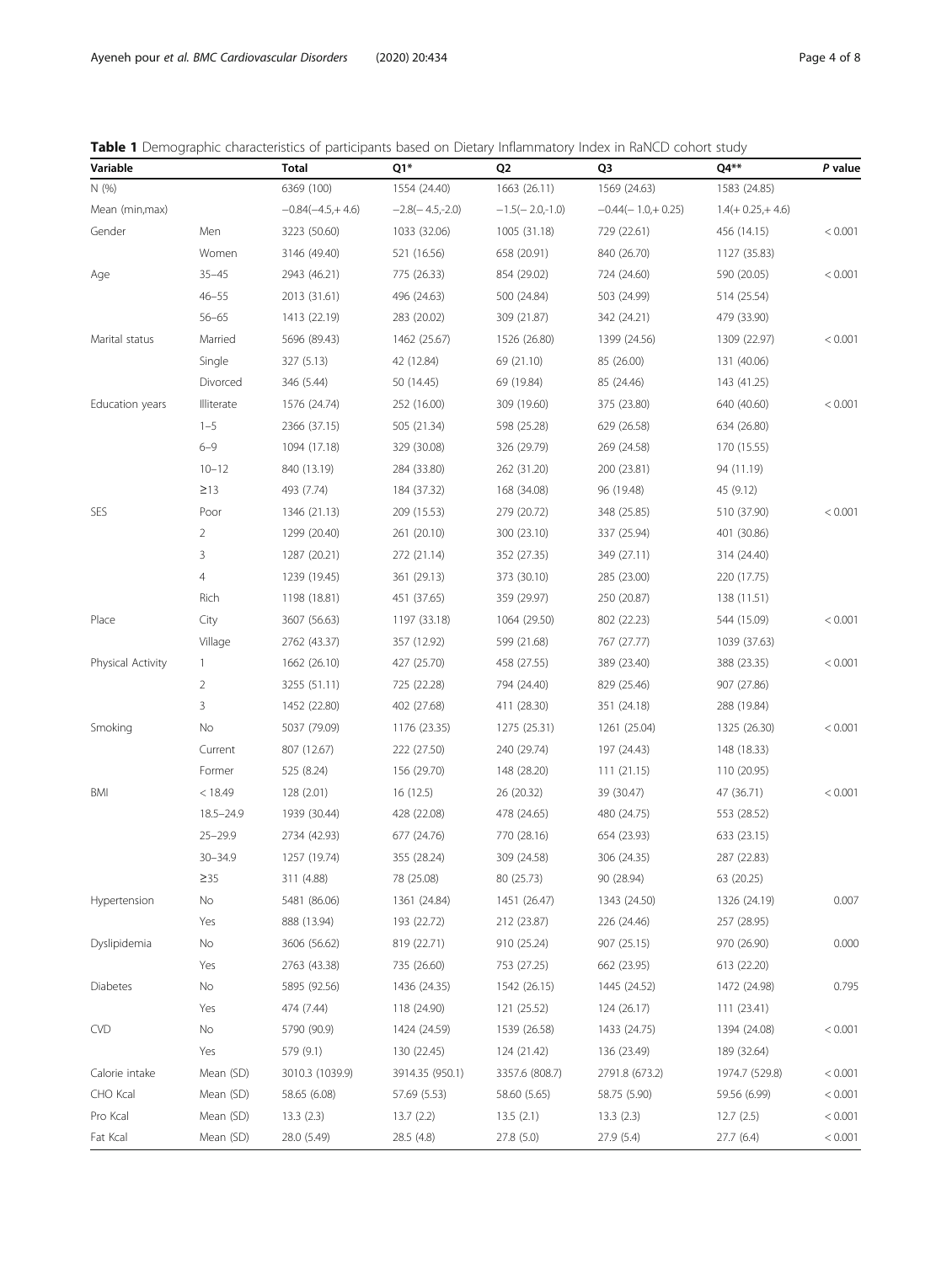## DII and CVD risk

The odds ratio of CVDs was 1.6 times higher in women than in men  $(CI = 1.3-1.9)$  and remained significant after adjusting for confounding variables ( $OR = 1.5$ ,  $CI = 1.2-$ 1.9). The odds ratio of CVDs increased with age, so that it was 3.2 times in the age group of  $46-55$  years (CI = 2.4–4.1) and 8.6 times in the age group of 56–65 years  $(CI = 6.7–11.0)$  higher than in the age group of 35–45 years, and this association was significant after adjusting the confounding variables. Those who were physically more active had a lower odd for CVDs. The risk of CVDs was increased with increasing body weight and BMI, so that those with BMI  $\geq$  35 had an odds of 6.8 times higher than those with BMI <  $18.9$  (CI =  $2.0-22.5$ ). The energy intake and percentage of energy intake from carbohydrates both with  $OR = 0.99$  prevented the CVDs, whereas percentage of energy intake from protein  $(OR =$ 1.02,  $CI = 0.98 - 1.05$  and fat  $(OR = 1, CI = 0.99 - 1.02)$ were risk factors for the CVDs.

People with HTN had significantly higher odds ratio of CVDs ( $OR = 40.5$ ,  $CI = 32.6 - 50.3$ ) than those without HTN; this association was remained after control of confounding variables (OR =  $28.6$ , CI =  $22.7-36$ ).

People with dyslipidemia had a 1.9-fold higher risk of CVDs; the odds 16 ratio remained significant after adjusting the confounding variables ( $OR = 1.6$ ,  $CI = 1.3-$ 2.0). In the univariate analysis, the risk of CVDs was 3.8 times higher in individuals with diabetes than in those without diabetes  $(CI = 3.0-4.8)$ , but no significant association was found after adjusting the confounding variables (Table [2\)](#page-5-0).

Overall, a direct association was observed between DII and CVDs, with odds ratio of CVDs in the fourth quartile being 1.4 times higher than in the first quartile of DII ( $CI = 1.1-1.8$ ), but this association was not significant after adjusting the confounding variables (Table [2](#page-5-0)).

Figure [1](#page-6-0) shows the dose-response relationship between DII and odds ratio of CVDs. After controlling the effects of demographic variables and BMI, with increasing DII, the odds ratio of CVDs was increased in both sex groups. In addition to the greater magnitude of this increase in women than in men, the effect of DII on women with heart disease was also greater.

## **Discussion**

The results of our study showed that the prevalence of HTN and dyslipidemia was higher in the upper quartiles of DII than in the lower quartiles. In a cross-sectional study in Luxembourg, the prevalence of dyslipidemia in high quartiles of DII was also higher than in low quartiles [\[21\]](#page-7-0). In a study in France, there was also a significant association between increased DII score and the risk of metabolic syndrome, HTN, and increased triglyceride, but no significant association was reported with FBS and waist circumference [[12\]](#page-7-0). In the present study, the obesity had a direct and significant association with CVDs and DII, so that people with the most powerful pro inflammatory diet were obese and at higher risk of CVDs. Ruiz-Canela et al. also observed an association between higher DII score and obesity, especially abdominal obesity [[8](#page-7-0)]. As BMI and prevalence of overweight and obesity have increased with increasing DII quartiles, it can be expected that the prevalence of dyslipidemia and HTN is also higher in the fourth quartile than in the first quartile. Given that the level of physical activity decreased with increasing DII quartiles one might expect a higher prevalence of obesity and dyslipidemia in the fourth quartile than in the first quartile.

In the present study, the mean energy intake in the fourth quartile was significantly lower than the first quartile of DII. Bawaked et al. support the results of ours. Both in the adult population and in children, a characteristic low-energy diet is usually a diet rich in healthy foods, including fruits and vegetables. In the present study, similar to the study of Bawaked et al. the inflammatory potential of the diet was increased with increasing energy density, but the energy intake was decreased. It should be noted that a high energy density diet does not necessarily have high energy intake compared to a low energy density diet because there are a large number of nutrients with different total energy content per unit of energy density [\[22](#page-7-0)].

The prevalence of CVDs risk factor, including obesity (70%), HTN (61%) and dyslipidemia (62%) was high in women. In this study, the risk of CVDs in women was 1.6 times higher than in men, which may be due to the higher prevalence of CVDs risk factors. One reason for the higher reported CVDs in women than in men may be that they are more likely to visit a doctor and take medication because women are more likely to seek medical attention than men and are more likely to visit a physician. In fact, in RaNCD cohort study the definition of CVDs is partly based on self-reported data in addition to CVDs-drug specific consumption. It is worth noting that inappropriate one dietary pattern in women can also be important causes of their higher prevalence of CVDs than in men.

In the present study, the level of inflammatory markers has not been measured but since obesity is actually a type of inflammatory condition in the body and as the prevalence of obesity has increased with increasing quartiles of DII, it can be concluded that the results of this study show association of DII with inflammatory conditions. Similar to the results of the present study, Fung et al. observed the association of dietary indicators, including the Alternate Healthy Eating Index (AHEI) and the alternative Mediterranean Diet Score (aMED) with inflammatory markers including CRP [\[23](#page-7-0)]. Pimenta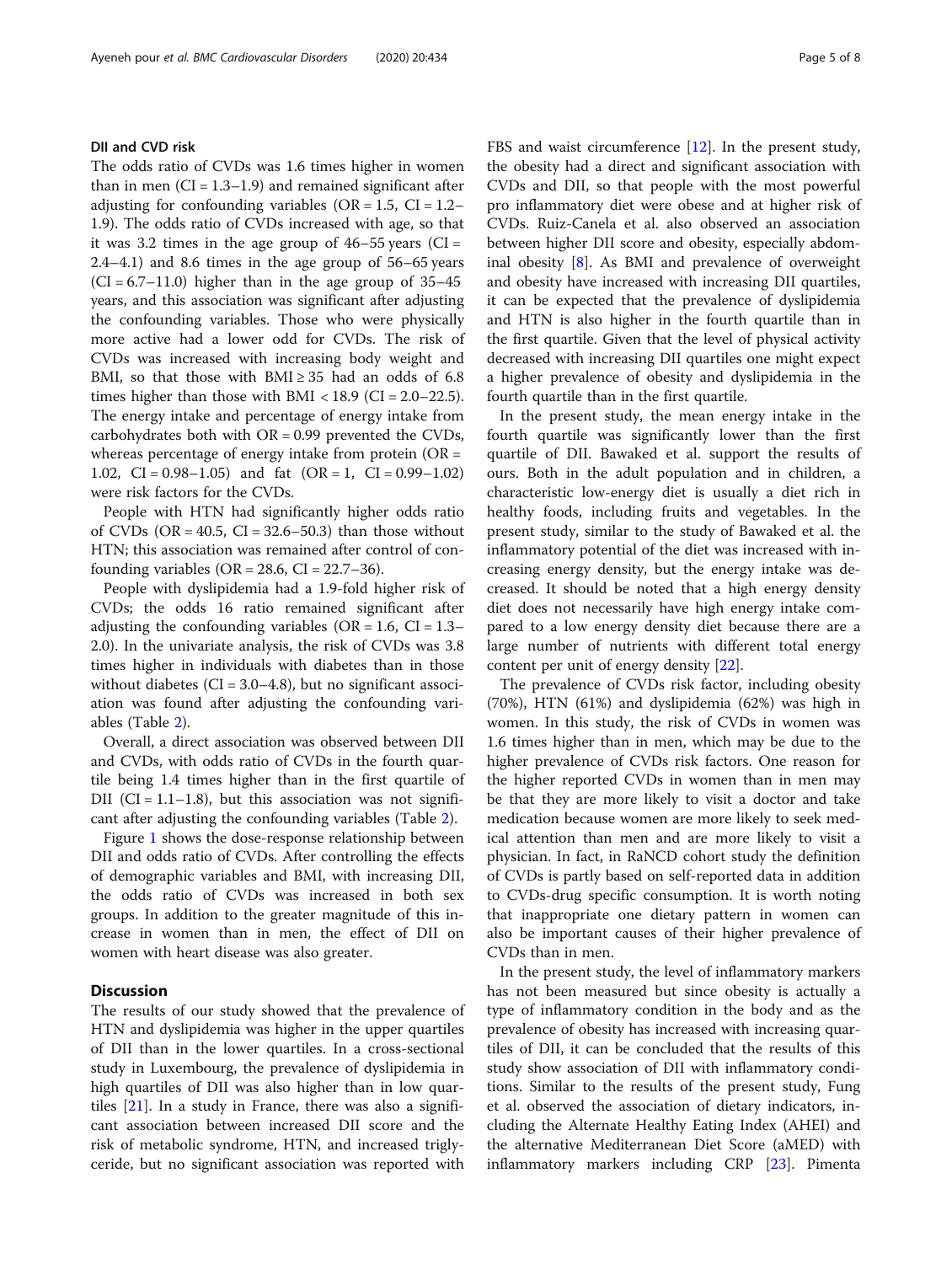| Variable          |                   | <b>Total</b><br>$N(\% )$ | Crud<br>OR(95% CI)       | Adjusted<br>OR(95% CI) |
|-------------------|-------------------|--------------------------|--------------------------|------------------------|
| Gender            | Men               | 227/3223(%7.0)           | $\mathbf{1}$             |                        |
|                   | Women             | 352/3146(%13.9)          | $1.6(1.3-1.9)$           | $1.5(1.2-1.9)$         |
| Age               | $35 - 45$         | 90/2943(%3.0)            | $\mathbf{1}$             | $\mathbf{1}$           |
|                   | $46 - 55$         | 186/2013(%11.0)          | $3.2$ (2.4-4.1)          | $1.2(0.9-1.5)$         |
|                   | $56 - 65$         | 303/1413(%24.0)          | $8.6$ (6.7-11.0)         | $1.6(1.3-2.1)$         |
| Marital status    | Married           | 516/5696(%11.0)          | $\mathbf{1}$             | $\mathbf{1}$           |
|                   | Single            | 2/327(%1.4)              | $0.06(0.01 - 0.24)$      | $0.3(0.1-0.8)$         |
|                   | Divorced          | 61/346(%19.0)            | $2.1(1.6-2.8)$           | $1.0(0.7-1.4)$         |
| Education years   | Illiterate        | 260/1576(%19.0)          | $\mathbf{1}$             | $\mathbf{1}$           |
|                   | $1 - 5$           | 196/2366(%10.3)          | $0.4(0.3-0.5)$           | $1.09(0.87 - 1.35)$    |
|                   | $6 - 9$           | 59/1094(%7.2)            | $0.28(0.21 - 0.38)$      | $1.20(0.87 - 1.66)$    |
|                   | $10 - 12$         | 41/840(%5.9)             | $0.25(0.18 - 0.36)$      | 1.26 (0.84-1.89)       |
|                   | $\geq$ 13         | 23/493(%5.6)             | $0.24$ (0.15-0.38)       | $0.99(0.59 - 1.65)$    |
| SES               | Poor              | 150/1346(%12.8)          | $\mathbf{1}$             | $\mathbf{1}$           |
|                   | $\overline{2}$    | 138/1299(%12.8)          | $0.9(0.7-1.2)$           | $1.12(0.87 - 1.44)$    |
|                   | 3                 | 97/1287(%10.5)           | $0.6(0.4 - 0.8)$         | $1.06(0.82 - 1.38)$    |
|                   | $\overline{4}$    | 111/1239(%10.8)          | $0.7$ $(0.6-1.0)$        | $1.25(0.96 - 1.64)$    |
|                   | Rich              | 83/1198(%8.5)            | $0.5(0.4-0.7)$           | 1.34 (0.99-1.81)       |
| Place             | City              | 316/3607(%10.3)          | $\mathbf{1}$             | $\mathbf{1}$           |
|                   | Village           | 263/2762(%12.1)          | $1.09(0.9-1.3)$          | $1.18(0.99 - 1.40)$    |
| Physical Activity | $\mathbf{1}$      | 195/1662(%13.8)          | $\mathbf{1}$             | $\mathbf{1}$           |
|                   | $\overline{2}$    | 298/3255(%11.3)          | $0.7(0.6-0.9)$           | $0.7(0.5-0.9)$         |
|                   | 3                 | 86/1452(%7.0)            | $0.4(0.3-0.6)$           | $0.6(0.4 - 0.8)$       |
| Smoking           | No                | 450/5037(%11.0)          | $\mathbf{1}$             | $\mathbf{1}$           |
|                   | Current           | 49/807(%7.7)             | $0.6(0.4-0.8)$           | $0.88(0.65 - 1.2)$     |
|                   | Former            | 80/525(%16.1)            | $1.8(1.4-2.3)$           | $1.13(0.86 - 1.49)$    |
| BMI               | < 18.49           | 3/128(%4.1)              | $\mathbf{1}$             | $\mathbf{1}$           |
|                   | $18.5 - 24.9$     | 122/1939(%7.5)           | $2.7(0.8-8.9)$           | $1.3(0.55 - 3.28)$     |
|                   | $25 - 29.9$       | 250/2734(%10.9)          | $4.1(1.3-13.2)$          | $1.4(0.58 - 3.42)$     |
|                   | $30 - 34.9$       | 160/1257(%14.9)          | $6.0(1.9-19.3)$          | $1.4(0.57 - 3.45)$     |
|                   | $\geq$ 35         | 44/311(%16.0)            | $6.8$ $(2.0-22.5)$       | 1.38 (0.54-3.50)       |
| Hypertension      | No                | 133/5481(%3.4)           | $\mathbf{1}$             | $\mathbf{1}$           |
|                   | Yes               | 446/888(%52.5)           | 40.5 (32.6-50.3)         | 28.6 (22.7-36.0)       |
| Dyslipidemia      | No                | 243/3606(%8.0)           | $\mathbf{1}$             | $\mathbf{1}$           |
|                   | Yes               | 336/2763(%84.0)          | $1.9(1.6-2.2)$           | $1.6(1.3-2.0)$         |
| <b>Diabetes</b>   | No                | 462/5895(%7.0)           | $\mathbf{1}$             | $\mathbf{1}$           |
|                   | Yes               | 117/474(%28.9)           | $3.8(3.0-4.8)$           | $1.8(1.3-2.4)$         |
| DII               | Q1                | 130/1554(%9.3)           | $\mathbf{1}$             | 1                      |
|                   | Q2                | 124/1663(%9.2)           | $0.8$ $(0.6-1.1)$        | $0.7(0.5-1.0)$         |
|                   | Q3                | 136/1569(%11.0)          | $1.0(0.8-1.3)$           | $0.6(0.4-0.9)$         |
|                   | Q4                | 189/1583 (%15.2)         | $1.4(1.1-1.8)$           | $0.8(0.5-1.2)$         |
| Calorie intake    | Increase one unit |                          | 0.99 (0.9995-0.9997)     | 0.9999 (0.9998-1.00)   |
| CHO Kcal          | Increase one gram |                          | $0.99$ $(0.97 - 1.00)$   | $0.99(0.98 - 1.01)$    |
| Pro Kcal          | Increase one gram |                          | $1.02$ $(0.0.98 - 1.05)$ | $0.99(0.95 - 1.02)$    |
| Fat Kcal          | Increase one gram |                          | $1.00(0.98 - 1.02)$      | $1.00(0.99 - 1.02)$    |

<span id="page-5-0"></span>

| Table 2 Odds ratios for cardiovascular diseases in RaNCD cohort study |  |  |  |  |  |
|-----------------------------------------------------------------------|--|--|--|--|--|
|-----------------------------------------------------------------------|--|--|--|--|--|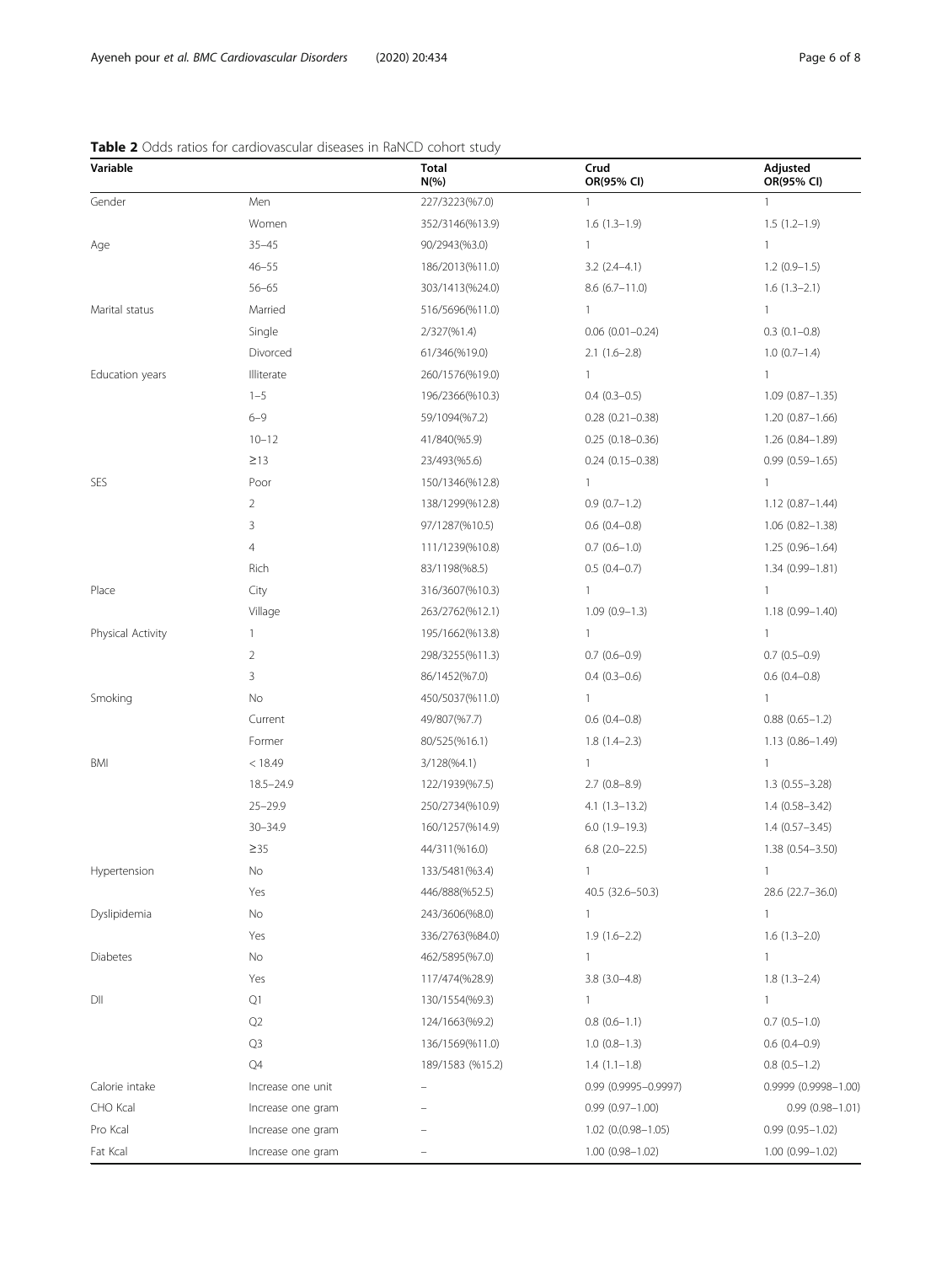et al. and Alkerwi Aa and et al. found no significant association between DII and metabolic syndrome components [\[21](#page-7-0), [24\]](#page-7-0). In these studies, no significant association was also found between DII and metabolic syndrome components [[24\]](#page-7-0). However, the results of some studies contradict the results of this research. For example, in a study of Wirth et al. in the USA, there was a significant association between abnormal blood glucose levels with increased DII [[7\]](#page-7-0). One of the reasons could be the in vitro differences in measuring the blood glucose levels in people with diabetes, as well as differences in studies defining diabetes or differences in the criteria that determine diabetes, which have led to different results.

One of the limitations of the present study was the impossibility of investigating the association between DII and serum levels of inflammatory markers, as serum levels of these markers were not measured in the early phase of the RaNCD cohort study. Another limitation of present study was the effect of genetic and biological differences on the results, that a homogeneous population with a high sample size was used to control these confounding factors. One of the advantages of the present study is that this is the only study aimed to determine the association of DII with CVDs among the Kurdish population in Iran with a large sample size. Other strengths of this study could be the high quality of data collection, population-based study, and adjustment of all known confounding factors including age, gender, physical activity, Wealth, BMI, energy intake, and percentage of energy derived from macronutrients. On the other hand, the use of DII rather than inflammatory markers to assess the impact of inflammation on clinical outcomes can help directly measurement of the diet impact on clinical outcomes through inflammation, and secondly reduction of the study costs. The calculation of DII through a cost-effective and non-invasive method (FFQ) can evaluate the inflammatory properties of the diet.

## Conclusion

According to current documents, given the role of diet through inflammatory properties on the risk of CVDs, it is recommended to use DII as an appropriate index to measure the effect of diet on CVDs in Iranian population. In addition, a diet with lower DII may be healthier diet for cardiovascular health.

#### Abbreviations

DII: Dietary inflammatory index; CVDs: Cardiovascular diseases; BMI: Body mass index; HTN: Hypertension; MI: Myocardial infraction; CRP: C-reactive protein; IL: Interleukin; hs-CRP: High sensitivity CRP; RaNCD: Ravansar noncommunicable diseases; PERSIAN: Prospective epidemiologic research of IRAN; FFQ: Food frequency questionnaire; TNF-α: Tomor necrosis factor-α; FBS: Fasting blood sugar; LDL: Low density lipoprotein; HDL: High density lipoprotein; TG: Triglyceride; AHEI: Alternative healthy eating index; a MED: Alternative Mediterranean diet score

#### Acknowledgements

This work was extracted from the MSc thesis of Nutrition of Mr. Azad Ayenehpour, in the Faculty of Nutritional Sciences and Food Industry, Kermanshah University of Medical Sciences, Kermanshah, Iran.

#### Authors' contributions

AA and YP conceived and designed the experiments. FN and MMN collected the data, analyzed the data, SK drafted the manuscript. MS helped to review the data and the manuscript. MD helped to analyze the data and review the manuscript. FF and BH helped to review the manuscript. All authors have read and approved the manuscript.

#### Funding

This study was supported by Kermanshah University of Medical Sciences (grant number: 980352) for financial support.

## Availability of data and materials

The data analyzed in the study are available from the corresponding author on reasonable request.

#### Ethics approval and consent to participate

The Research and Technology Deputy and the Ethical Committee of Kermanshah University of Medical Sciences have approved the study protocol (Ethical Number: KUMS.REC.1398.432). Participants were provided with oral and written informed consent. Written informed consent was obtained from all subjects prior to enrollment in the study.

#### Consent for publication

N/A

#### Competing interests

The authors declare no conflict of interest.

#### Author details

<sup>1</sup>Departmalet of Nutrition, School of Nutritional Science and Food Technology, Kermanshah University of Medical Sciences, Kermanshah, Iran. <sup>2</sup>Research Center for Environmaletal Determinants of Health (RCEDH), Health Institute, Kermanshah University of Medical Sciences, Kermanshah, Iran. <sup>3</sup>Social Developmalet and Health Promotion Research Center, Health Institute, Kermanshah University of Medical Sciences, Kermanshah, Iran. 4 Cardiovascular Research Center, Health Institute, Kermanshah University of Medical Sciences, Kermanshah, Iran. <sup>5</sup>Clinical Research Developmalet Center Taleghani and Emam Ali Hospital, Kermanshah University Of Medical Sciences, Kermanshah, Iran.



<span id="page-6-0"></span>